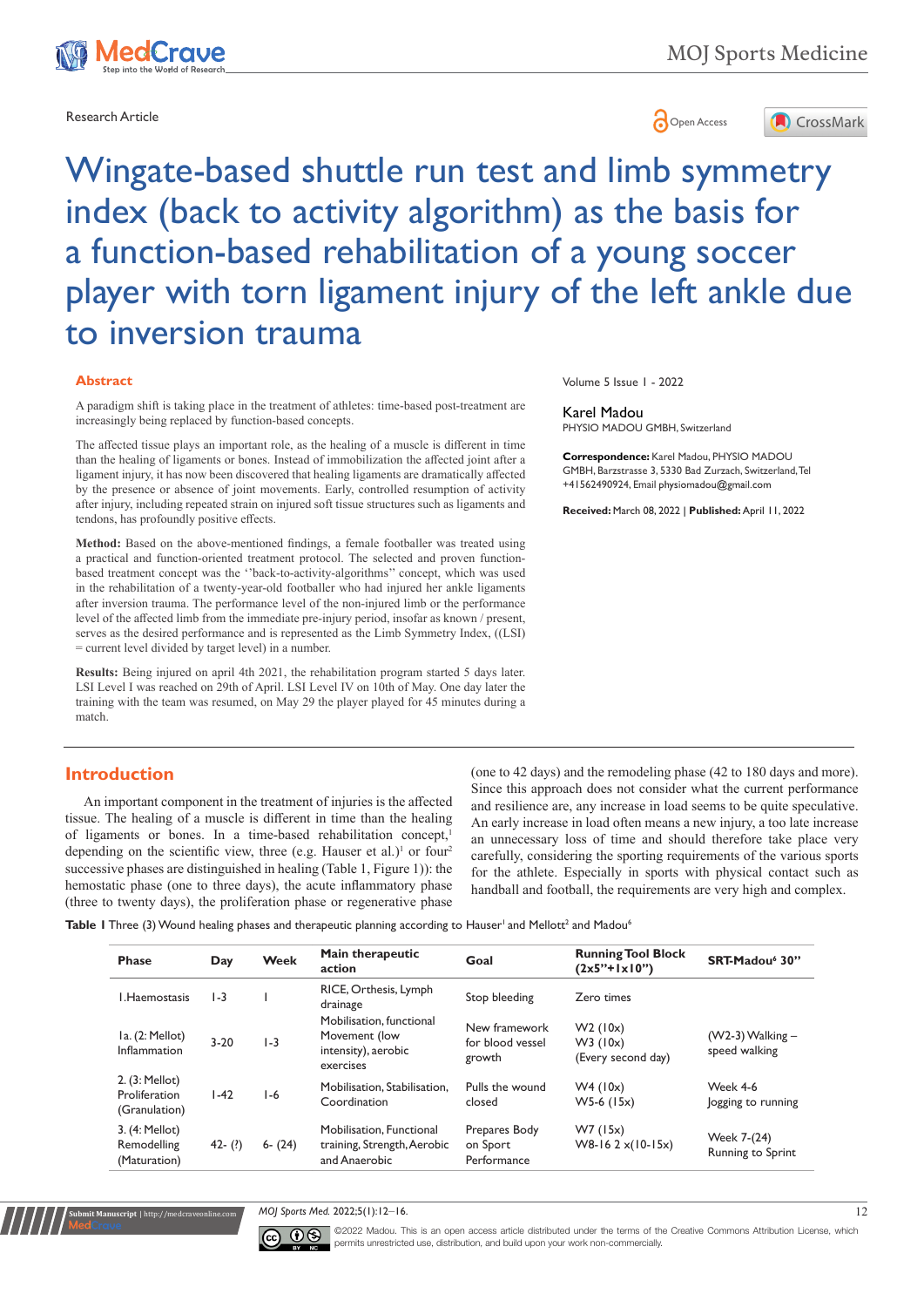

Figure 1 Wound Healing Phases (Mellot et al.)<sup>2</sup> is licensed under (CC-BY) license ([http://creativecommons.org/licenses/by/4.0/\)](http://creativecommons.org/licenses/by/4.0/).



**Figure 2** 15m modified shuttle run test lap with observer 15m perpendicular to running line.

Injured limbs are/were traditionally immobilized/supported by splinting or "casting". While immobilization of the affected joint after a ligament injury has long been prescribed, it has now been discovered that healing ligaments are dramatically affected by the presence or absence of joint movements. The theory is that rest or immobilization prevent further tissue damage in the joint by restricting movement, thereby reducing pain, and swelling. It is also believed that rest can improve recovery time, reduce functional problems, and reduce longterm pain. However, immobilizing a joint with a ligament injury can cause adverse side effects such as synovial adhesions, increasing collagen degradation with decreasing collagen synthesis, and a higher percentage of disorganized collagen fibrils. Despite this evidence, rest, and the RICE (rest, ice, compression, elevation) protocol continue to be commonly prescribed as a first-line treatment for ligament, tendon, and other soft tissue injuries. Immobilization causes the ligament to gradually change from an anabolic to a more catabolic state. In fact, some of these processes have proven to be detrimental to the ligament healing process by suppressing and inhibiting certain cellular processes required to repair the ligament tissue.

Therefore, a rethinking is taking place in the treatment of patients, especially injured athletes. The function-based approach is increasingly replacing the purely time-based approach. In the timebased treatment concept, the 3 (resp 4) individual wound healing phases serve as the basis for the load increases. The first, the acute inflammatory phase, starts within minutes of the injury and continues for the next 48 to 72 hours. During this phase, blood accumulates at the site of injury and platelet cells interact with certain matrix components to change their shape and initiate the formation of clots. The platelet-rich fibrin clot releases growth factors necessary

for healing and provides a platform on which many cellular events take place. The (second) proliferation/repair phase begins when immune cells release various growth factors and cytokines that initiate fibroblast proliferation to rebuild the ligament tissue matrix. The formed tissue initially appears as disoriented scar tissue with more blood vessels, fat cells, fibroblast, and inflammatory cells than normal tissue. After a few weeks, the proliferative phase passes into the remodeling phase, in which collagen maturation takes place for months to years after the initial injury. Over time, the tissue matrix begins to resemble normal ligament tissue, but critical differences in matrix structure and function remain. In fact, evidence suggests, that the injured ligament structure is replaced by tissue that roughly resembles histological, biochemical, and biomechanical scar tissue.

Early, controlled resumption of activity<sup>1,3</sup> after injury, including repeated strain on injured soft tissue structures such as ligaments and tendons, has profoundly positive effects, including improved cellular synthetic and proliferative effects, increased strength, size, matrix organization, and collagen content of ligaments and tendons. Mobilization has been shown to benefit the injured ligament by forming more connective tissue, resulting in a stronger and stiffer tissue than an immobilized counterpart. Exercise leads to increased blood flow to the affected joint and provides the damaged ligament tissue with nutrients and metabolites necessary for tissue repair and healing. Under loading conditions, cells within the ligament recognize tissue strains and react with a change in the tissue. Thus, effect-based therapies have been shown to contribute to healing by stimulating certain cellular actions, involved in the regeneration of ligament tissue.

# **Method**

Based on the above-mentioned findings, a female footballer was treated using a practical and function-oriented treatment protocol. The selected and proven function-based treatment concept was the ''backto-activity-algorithms" concept,<sup>4</sup> which was used in the rehabilitation of a twenty-year-old footballer who had injured her ankle ligaments after inversion trauma. In addition, a purely run-based instrument was used, the modified "shuttle-run-test,<sup>5,6</sup> according to Madou and Pribish (2020), as this element was not included in the concept. The ''back-to-activity-algorithms'' concept (BTA) is based on the thesis that the best possible functional recovery determines whether to switch to the next level. The BTA concept contains four successive levels (Table 5), which must be achieved successively. Each level distinguishes an A-level (qualitative) and B-level (quantitative). The performance level of the non-injured limb or the performance level of the affected limb from the immediate pre-injury period, insofar as known / present, serves as the desired performance and is represented as the Limb Symmetry Index,  $((LSI) =$  current level divided by target level) in a number. The LSI should be at least  $0.85$ ,<sup>7</sup> others claim 0.90,8 and, if possible, calculated based on the pre-injury level. Often, however, the non-injured limb is used as a comparison, as this can be tested in any phase.

At each load level, the qualitative test (A level) must first be passed before the quantitative (B level) may be carried out. The assessment of the four qualitative tests is carried out based on specified criteria. However, since they are not part of this work, they will not be discussed further at this point. The quantitative tests are assessed based on a Limb Symmetry Index (LSI), which expresses differences between the affected and the unaffected side in percent.<sup>7</sup> If the patient passes the qualitative test (LSI, if quantitative data are available) and the quantitative LSI value of over 85% (90%) is achieved, the level is passed.<sup>4,8</sup> The patient can now start with the next level, if he/she

**Citation:** Madou K. Wingate-based shuttle run test and limb symmetry index (back to activity algorithm) as the basis for a function-based rehabilitation of a young soccer player with torn ligament injury of the left ankle due to inversion trauma. *MOJ Sports Med.* 2022;5(1):12‒16. DOI: [10.15406/mojsm.2022.05.00110](https://doi.org/10.15406/mojsm.2022.05.00110)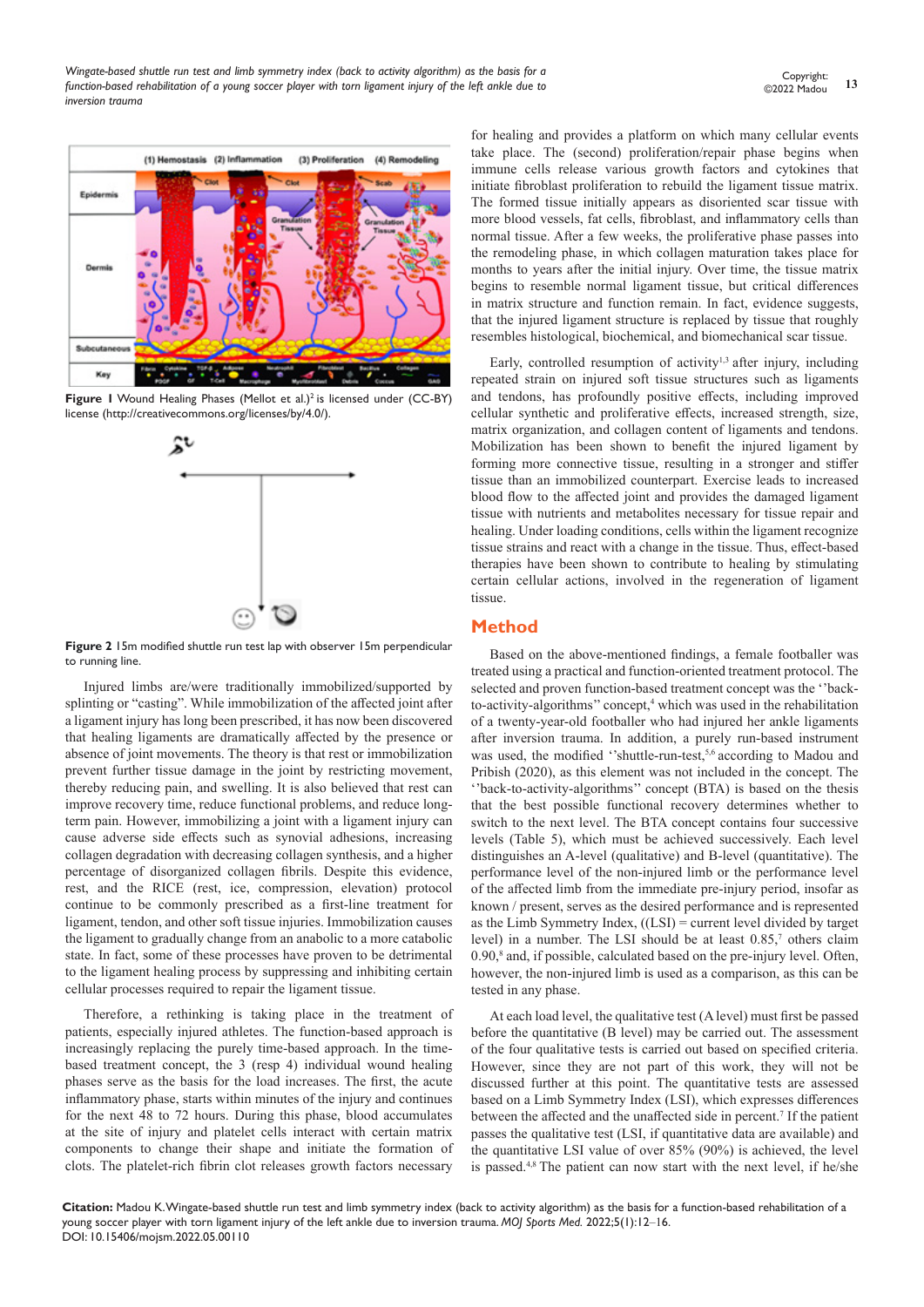*Wingate-based shuttle run test and limb symmetry index (back to activity algorithm) as the basis for a function-based rehabilitation of a young soccer player with torn ligament injury of the left ankle due to inversion trauma*

strives for the goal of a higher level of stress.<sup>9</sup> This depends on the sport being played (Table  $3$ )<sup>7</sup> or desired activity of daily living.

**Level 1** consists of two balance tests, the 60'' balance test (wobbleboard) and the balance squat. The Balance Squat, i.e., a one-legged squat, tests the stability of the joint to be tested in the sagittal level.

**Level 2** consists of a Balance Front Hop Test and the Front Hop Test. While the quality of the former is decisive, the front hop only depends on the length of the jumps in the side comparison.<sup>9</sup>

**Level 3** examines the frontal plane using Balance Side Hop and the Side Hop Test.

Level 4 includes the frontal and sagittal level through the 90° Balance Hop and the Square Hop Test. In the quantitative tests from level 3 and 4, it is not the distance, but the number of correct jumps that is decisive.<sup>9</sup>

The load level of the running element (Table 4: 30 seconds and 15m modified shuttle run tests) $4,5$  is determined by a weekly repeated test, starting with walking speed. The average running speed (= Mean Lap Velocity (MLV)) is calculated as well as a Fatigue Index (FI). The average running speed (in m/s) serves as a calculation basis to determine a distance length that must be covered repeatedly in 5 seconds. 2 distances, covered in the calculated running speed, are alternated with a distance in half the running speed (in 10 seconds). Such a block (2 x 5 seconds and 1 x 10 seconds) is initially repeated up to 10 times every other day (Table 5). If the MLV cannot be adhered to for two consecutive laps, the running program will be terminated prematurely.

#### **Rehabilitation time-protocol**

The inversion trauma occurred on April 4th, 2021 (Easter Monday) during a football match among friends. The physiotherapy program started on 9.4.2021. Balance (one legged) was only possible for 45 seconds (pain-related). The ankle joint was painful and swollen (photo in Table 6). The joint showed no blue discoloration. The medical diagnosis was rupture of LFTA (ligamentum fibula-talar anterior) and LFC (ligamentum fibula-calcaneal). The patient was asked to tape her foot during each training. On 12.04.2021 the first ''shuttle run test'' was carried out (see Figure 2). The patient walked 60 m (slightly limping) in 34.68 seconds. The average speed (MLV) was 1.73m/s. Based on this test; a running (walking) program was tailormade. The P had to go 5 seconds there and back in the MLV  $(= 5 \times 1.73 \text{m} =$ 8.56m) followed by the same distance in 10 seconds (0.87m/s). This block had to be completed 10 times every other day in weeks 1 to 4. Afterwards as needed this was increased if not yet started during the team training. The LSI (Limb Symmetry Index) tests (B) were started along with the running training/running tests. The tests were given as a home program. On 26.04.2021 it was possible to switch to running. On 11.5.2021, besides physiotherapy, the team training was started again in a dosed way. On May 22 the player returned to play for 15 minutes during a match and for 45 minutes on May 29.

Table 2 Wingate Shuttle Run Test<sup>6</sup> (Madou) as Basic Tool for the Running Program

| <b>Test Date</b> | 30" Shuttle run (m/t)    | Average m/s         | Meter in 5" | FI (Fatigue Index) | Goal to be reached <sup>6</sup> |
|------------------|--------------------------|---------------------|-------------|--------------------|---------------------------------|
| 12.4.2021        | 60m in 34,58s            | l.73m/s             | 8.65m       | 0.96               | $3.58 - 4.5m/s$                 |
| 19.4.2021        | 75m in 34.3s             | 2.18m/s             | 10.92m      | 0,96               |                                 |
| 26.04.2021       | 90 <sub>m</sub> in 32.4s | 2.77m/s             | l 3.88m     | 0,93               |                                 |
| 03.05.2021       | 105m in 29.0s            | 3,62m/s             | 18.10m      | 0,97               |                                 |
| 10.05.2021       | 120m in 29.8s            | 4.01 <sub>m/s</sub> | 20.05m      | 0.92               |                                 |
| 17.05.2021       | 135m in 33.0s            | 4.09 <sub>m/s</sub> | 20.45m      | 0.90               |                                 |
| 26.05.2021       | 135m in 32.8s            | $4.1 \mathrm{Im/s}$ | 20.58m      | 0,79               |                                 |
| 31.05.2021       | 135m in 32.7s            | 4.12m/s             | $20.6$ m    | 0.79               |                                 |
| 07.06.2021       | 135m in 32,1s            | 4,20m/s             | 21.03m      | 0,89               |                                 |

**Table 3** Overview of Lower Limb Symmetry Index Test (Level I-IV A and B)

| <b>Limb Symmetry Index</b><br>Test and level I - IV |                                                    | Targeted Index 0,85<br>$-0,90$                                     |                                                    | <b>Possible Activity as</b><br>Level Goal is reached             |
|-----------------------------------------------------|----------------------------------------------------|--------------------------------------------------------------------|----------------------------------------------------|------------------------------------------------------------------|
| Level $I - IV$                                      | <b>Description</b>                                 | <b>Test A</b>                                                      | <b>Test B</b>                                      |                                                                  |
| Level I                                             | On foot on 30cm<br>bench behind P                  | 60s balance test (wobble<br>board) - Time recorded.                | 30s one legged 105° squat<br>Number of repetitions | Sports without jumps<br>(e.g. Golf, Hiking, Biking)              |
| Level II                                            | 3 seconds in balance<br>after (last) landing       | 3s Single Leg Hop -<br><b>Distance</b>                             | 3s Three Leg Hop -<br><b>Distance</b>              | Sports without turns<br>and stops (e.g., logging/<br>Running)    |
| Level III                                           | 3 seconds in balance<br>after (last) landing       | 3s Three Cross Hops -<br><b>Distance</b>                           | 30s Side to Side Hops -<br>Number (30cm)           | Sports with side hops,<br>stops and turns (e.g.,<br>Tennis, Ski) |
| Level IV                                            | As Level IIA: Side hops<br>(left/right) are added. | 90° One Legged Hop -<br>Distance of left and right<br>hop is added | 30s Square Hops - Number<br>(30cm)                 | Sports with fast turns,<br>stops (e.g., Basketball,<br>Soccer)   |

Table 4 Test Protocol "Modified 30 Seconds and 15m shuttle Run Test"<sup>6</sup>

| Test protocol (Shuttle Run) <sup>6</sup>                                         |                                          |
|----------------------------------------------------------------------------------|------------------------------------------|
| A distance (lap) of 15m is marked on a flat indoor surface                       | To ensure the same circumstances         |
| Marker is a traffic cone                                                         | Because of visibility                    |
| The lap is covered going back and forth (turning point)                          | Not around the cone                      |
| The time is 30 seconds (plus one extra lap)                                      | To ensure, participant does not "finish" |
| HLV (Highest Lap Velocity) and LLV (Lowest lap Velocity) <sup>5</sup> as well as | MLV to calculate training distance.      |
| MLV are calculated                                                               | HLV and LLV to calculate FI              |

**Citation:** Madou K. Wingate-based shuttle run test and limb symmetry index (back to activity algorithm) as the basis for a function-based rehabilitation of a young soccer player with torn ligament injury of the left ankle due to inversion trauma. *MOJ Sports Med.* 2022;5(1):12‒16. DOI: [10.15406/mojsm.2022.05.00110](https://doi.org/10.15406/mojsm.2022.05.00110)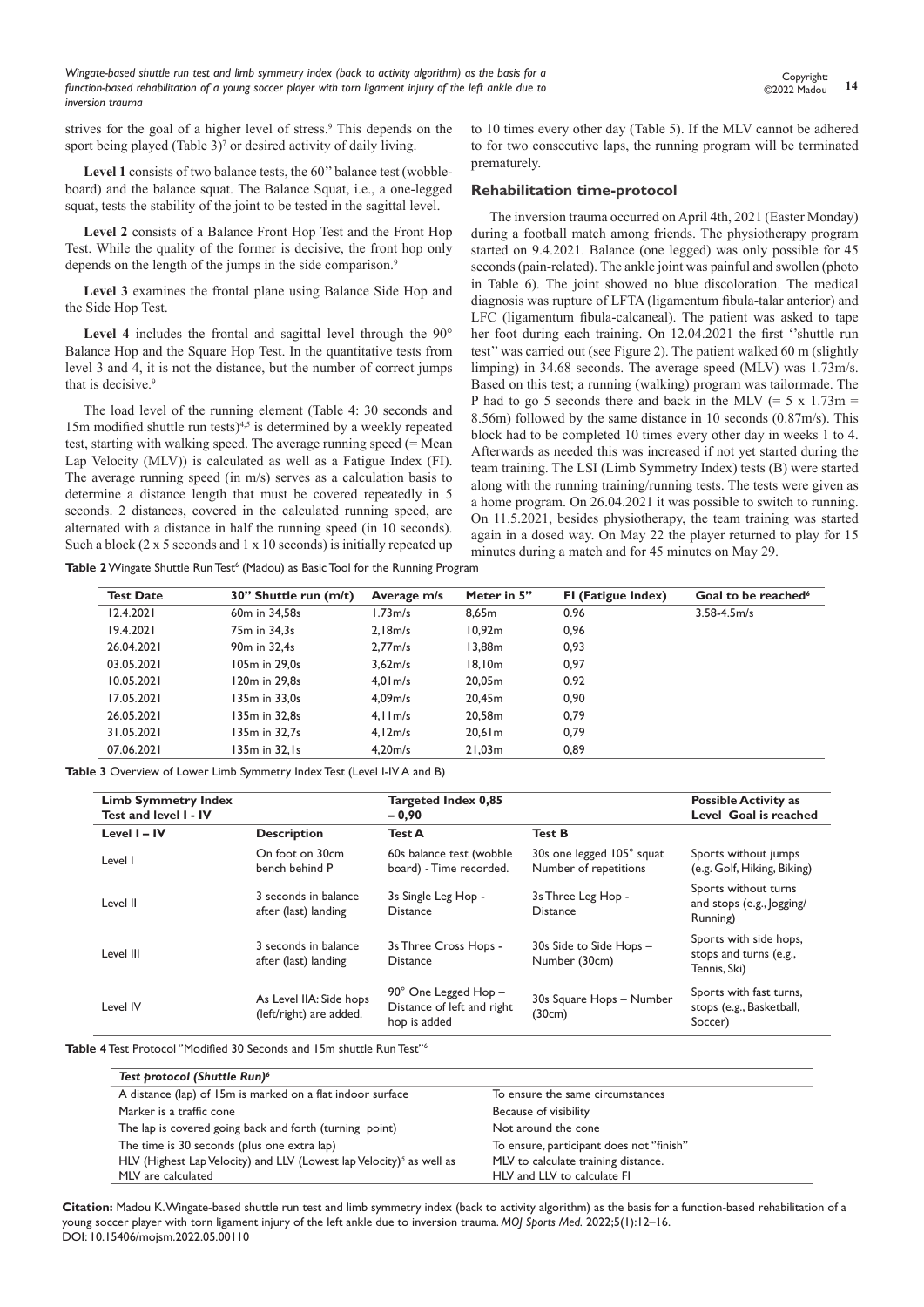*Wingate-based shuttle run test and limb symmetry index (back to activity algorithm) as the basis for a function-based rehabilitation of a young soccer player with torn ligament injury of the left ankle due to inversion trauma*

**Table 5** Test Based Training Protocol

| <b>Training protocol running</b>                                                 |                                                                     |
|----------------------------------------------------------------------------------|---------------------------------------------------------------------|
| Running distance $=$ 5 $\times$ latest MLV                                       |                                                                     |
| P must run a number of blocks                                                    | One block = $2 \times$ Lap in MLV (5") and 1 Lap in half MLV (10")  |
| In week 1 to 4 a total of 10 blocks                                              |                                                                     |
| Week 5 to 7 a total of 15 blocks                                                 |                                                                     |
| From Week 8-12 the program of 10 blocks is executed 2 times (2)<br>Minutes rest) | No rest between blocks                                              |
| From Week 13-16 the program of 15 blocks is executed 2 times<br>(2 minutes rest) |                                                                     |
| Every second day.                                                                | Training is stopped if P cannot keep the MLV for more than one lap. |

**Rehab-Phases Rehab-Dates Level (B and A) Passed First Test Result Passing Result** Trauma (Inversion) Inversion Trauma 4.4.2021 9.4.202 Start shuttle- "run"  $W =$  walking  $R =$  running 12.04.2021 (W) 19.04.2021 (W) 26.04.2021 (R) 03.05.2021 (R) 10.05.2021 (R) 21.06.2021 (R) 15.04.2021 60m (MLV 1.73m/s) 75m (MLV 2.18m/s) 90m (MLV 2.77m/s) 105m (MLV 3.62m/s) 135m (MLV 4.01m/s) 135m (MLV 4.23m/s) LSI Level 1 A on 29.04.2021 B on 29.04.2021 A 45s B 9 squats A 60s B 14 squats LSI Level II A on 03.05.2021 B on 03.05.2021 A 41cm B 41cm A 106cm B 377cm LSI Level III A on 10.05.2021 B on 10.05.2021 A 220cm B 50 reps A 402cm B 56 reps LSI level IV A on 10.05.2021 B on 17.05.2021 A 100cm B 70 reps A 100cm B 70 reps Return to Team-training 11.05.2021 Return to Play 22.05.2021 (15 Minutes) 29.05.2021 (45 Minutes)

# **Discussion**

A paradigm shift is taking place in the treatment of athletes<sup>9</sup> with injuries to the lower extremity: purely time-based post-treatment concepts are increasingly receding into the background and are increasingly being replaced by function-based concepts.

Making the decision to "return to activity" (training and competition), based on the above-mentioned rehabilitation protocol, is easy to plan as long as it concerns Level I and II sports. In Level III and especially Level IV sports, such as soccer, the player should be introduced to the team training under close supervision, as the training load often is situation dependent. The role of the therapist should not be underestimated, and he should work closely together and coordinate with the coaches who are primarily responsible. In professional teams, after a period of purely rehabilitation treatment, an injured player returns to team training after completing an individually offered physical bridging program with a rehabilitation coach. In a non-professional environment this switch from purely individually guided rehabilitation treatments to the team training is highly crucial and often underestimated. The risk of being injured again is greatest in the early returning phase to team training. Therefore, the final return to the team requires not only a well planned and executed rehabilitation program but also a lot of tact and instinct from those responsible.

# **Summary and conclusion**

The function-based treatment of sports injuries is increasingly

replacing the time-based approach and can be used very successfully, especially on the extremities, but must be tailored to the individual athlete and remain under constant medical control. As a treatment basis, the back-to-activity-algorithm is used, which, for field athletes, can be combined with a test-based running program. The basis of this running program is the Wingate-based Shuttle Run Test according to Madou and Pribish.<sup>6</sup> The individual steps of the treatment should be discussed with the patient to achieve optimal compliance and motivation, The conditions to change to the next level of the rehabilitation protocol are very clear and help the patient to adhere to the specifications. This case study shows the individual elements of the therapeutical program and its progress in a professional soccer player after an inversion trauma.

## **Acknowledgments**

None.

## **Conflicts of Interset**

None.

### **References**

- 1. [Hauser RA, EE Dolan. Ligament Injury and Healing: An Overview of](https://journalofprolotherapy.com/ligament-injury-and-healing-an-overview-of-current-clinical-concepts/)  [Current Clinical Concepts.](https://journalofprolotherapy.com/ligament-injury-and-healing-an-overview-of-current-clinical-concepts/) *Journal of Prolotherapy.* 2011;3(4):11.
- 2. [Mellott A, D Zamierowski, B Andrews. Negative Pressure Wound](https://www.ncbi.nlm.nih.gov/pmc/articles/PMC5806940/)  [Therapy in Maxillofacial Applications.](https://www.ncbi.nlm.nih.gov/pmc/articles/PMC5806940/) *Dentistry Journal.* 2016;4:30.

**Citation:** Madou K. Wingate-based shuttle run test and limb symmetry index (back to activity algorithm) as the basis for a function-based rehabilitation of a young soccer player with torn ligament injury of the left ankle due to inversion trauma. *MOJ Sports Med.* 2022;5(1):12‒16. DOI: [10.15406/mojsm.2022.05.00110](https://doi.org/10.15406/mojsm.2022.05.00110)